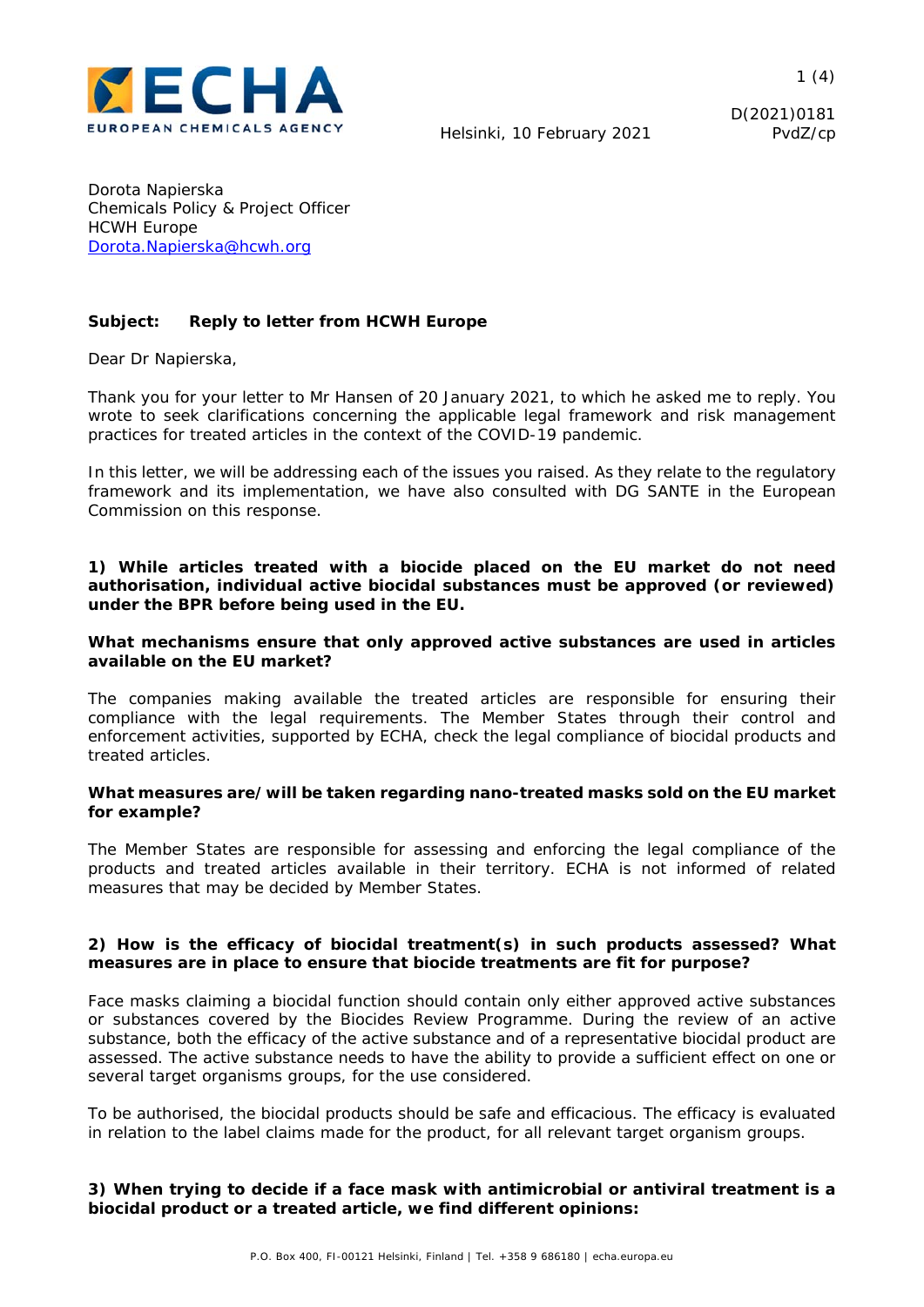

D(2021)0181

*The European Commission provides a decision tree (p.14) on the distinction between primary and secondary function. Assuming the primary function of a mask is mechanical filtering of air, this would suggest that masks are a treated article, however, this is not clear.* 

*The Swedish Chemicals Agency states that "when such treatment is to protect the user against infestation [infection], there are strong reasons to assume that the biocidal function is the main function of the product. If so, the article will be considered as a biocidal product". This implies that the mask is a biocidal product, as the function of the treatment and the mechanical function is protection of the user.* 

*ECHA's explanation suggests that a treated mask is a treated article. Could you clarify if the biocidal function of the treatment of articles claimed as "protecting against viruses and bacteria" should be regarded as a primary or a secondary function, and for what reason?* 

There is no general answer to this question as this requires first to clarify the applicable regulatory framework and then for products within the scope of the Biocidal Products Regulation a case by case assessment of the specific product with the consideration of its biocidal claims.

Masks that are considered medical masks fall within the scope of the EU legal framework on medical devices - Directive 93/42/EEC (Medical Devices Directive), to be replaced by Regulation (EU) 2017/745 (Medical Devices Regulation) as of 26 May 2021. For further information please see the Guidance on regulatory requirements for medical face masks<sup>1</sup>. The Biocidal Products Regulation (BPR) is not applicable to medical face masks.

Face masks treated with a biocide ('treated face masks') that are not medical devices have to comply with the BPR and they qualify as treated articles. However, a treated face mask is considered a biocidal product if it has a primary **biocidal** function. According to the European Commission a facemask with the claim "protecting against viruses and bacteria" as referred to in your question, should be regarded as having a primary biocidal function and is, therefore, a biocidal product.

*4) Under the BPR, when a treated article placed on the market refers to the biocidal properties of the active substances contained therein, the label should include a statement that the treated article incorporates biocidal products, the names of the active substances, and if present, the names of each biocidal (nano-)substance*  followed by the word 'nano' in brackets. The recently published BEF-1 Report on *treated articles , however, reveals that in 2019 the quality of information provided on these labels was inadequate in 36% of cases, and that basic information, such as the name of the biocidal active substance used for treatment of the product, was often missing.* 

*As this report only covered treated articles in 2019, and considering the significant rise of biocide/nanomaterial treated articles in 2020, is ECHA considering an extra compliance check in the near future?* 

The BPR Forum Subgroup (BPRS) included in the recommendations of their first Biocides Enforcement Project (BEF-1) Report the possibility to conduct a follow-up project on treated articles. For the time being, no decision has been taken by the BPRS on such a follow-up project.

<sup>1</sup> https://ec.europa.eu/health/sites/health/files/md\_sector/docs/md\_guidance-reg-req-med-face-masks.pdf.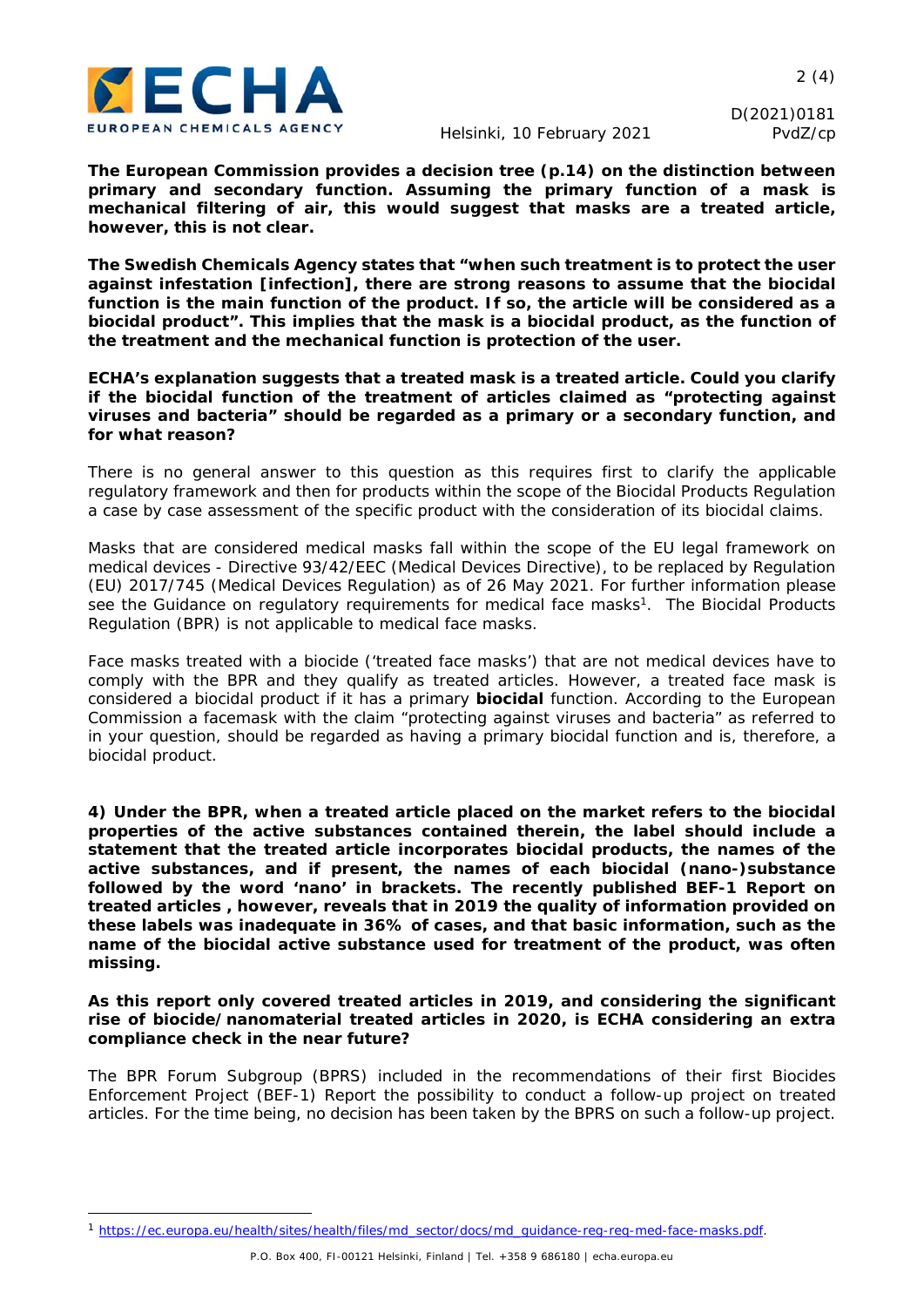

# *Is a list of all "antimicrobials" used in newly marketed products treated with biocides available (which chemicals and in which (nano?-)forms)?*

On ECHA's website, there is a list of the active substances allowed for use in treated articles: https://echa.europa.eu/regulations/biocidal-products-regulation/treated-articles. ECHA's public database provides additional details on the active substances: https://echa.europa.eu/information-on-chemicals/biocidal-active-substances.

It should be noted that only two active substances in nanoform are currently allowed for disinfectants (main group 1 as defined in Annex V of the BPR) or preservatives (main group 2) in the EU, as a consequence of their current examination in the review programme of existing active substances: silver as a nanomaterial (for PT2, 5 and 9) and silver adsorbed on silicon dioxide as a nanomaterial in the form of a stable aggregate with primary particles in the nanoscale (for PT9). A non-approval decision should be adopted in the near future for silver as a nanomaterial following the withdrawal of the corresponding participant from the review programme2.

Using other nanomaterials as active substances in biocidal products or in treated articles is currently not allowed in the EU.

*5) The anti-pathogen properties of certain nanoparticles may also make them toxic to human cells and organ systems. Potential exposure largely depends on whether nanoparticles can migrate into the human body and/or the environment. Risks may be higher if products are older or worn down by abrasion, weathering, or disposal. The most relevant and concerning exposure routes are inhalation, dermal, and ocular. Can you clarify what are the obligations of manufacturers to study and report on biocides/nanoparticles migration (or confirm a lack thereof) throughout the product lifespan?* 

The Article 19 of the Biocidal Products Regulation (BPR - Regulation (EU) No 528/2012) defines the conditions for granting an authorisation for biocidal products, including products manufactured with nanomaterials. This article establishes that a biocidal product shall be authorised if the following conditions are met: it contains only approved active substances; it is sufficiently effective; and it has no unacceptable effects on human health, animals and environment. The evaluation of whether the biocidal product fulfils these conditions shall take into account realistic worst-case conditions of use and the consequences of use and disposal of the products. According to Annex III of the BPR, which contains the information requirements for biocidal products, information on human exposure associated with the use of the product and information on hazard properties via oral, dermal and inhalation route should be provided in the application. This information is used to establish whether the biocidal product has no unacceptable effects on human health. The risk assessment of a biocidal product shall take into account "how any 'treated articles' treated with or containing the product may be used and disposed" (Annex VI of the BPR, Common principles for the evaluation of the dossiers for biocidal products). Where nanomaterials are used in that product, the risk to human health, animal health and the environment must be assessed separately (Article 19(1)(f) of the BPR), and when test methods are applied to nanomaterials, an explanation shall be provided by the applicant of their scientific appropriateness for nanomaterials, and where applicable, of the technical adaptations/ adjustments that have been made in order to respond to the specific characteristics of these materials (paragraphs 5 of Annex II and III of the BPR).

*6) Products treated with biocides can accelerate the development of resistance in bacteria. The BPR requires that each biocidal product placed on the market must have* 

<sup>2</sup> https://echa.europa.eu/documents/10162/5604808/list\_of\_notifications\_en.pdf/0ad3b68a-1e01-304e-722d-f4a8457842c3